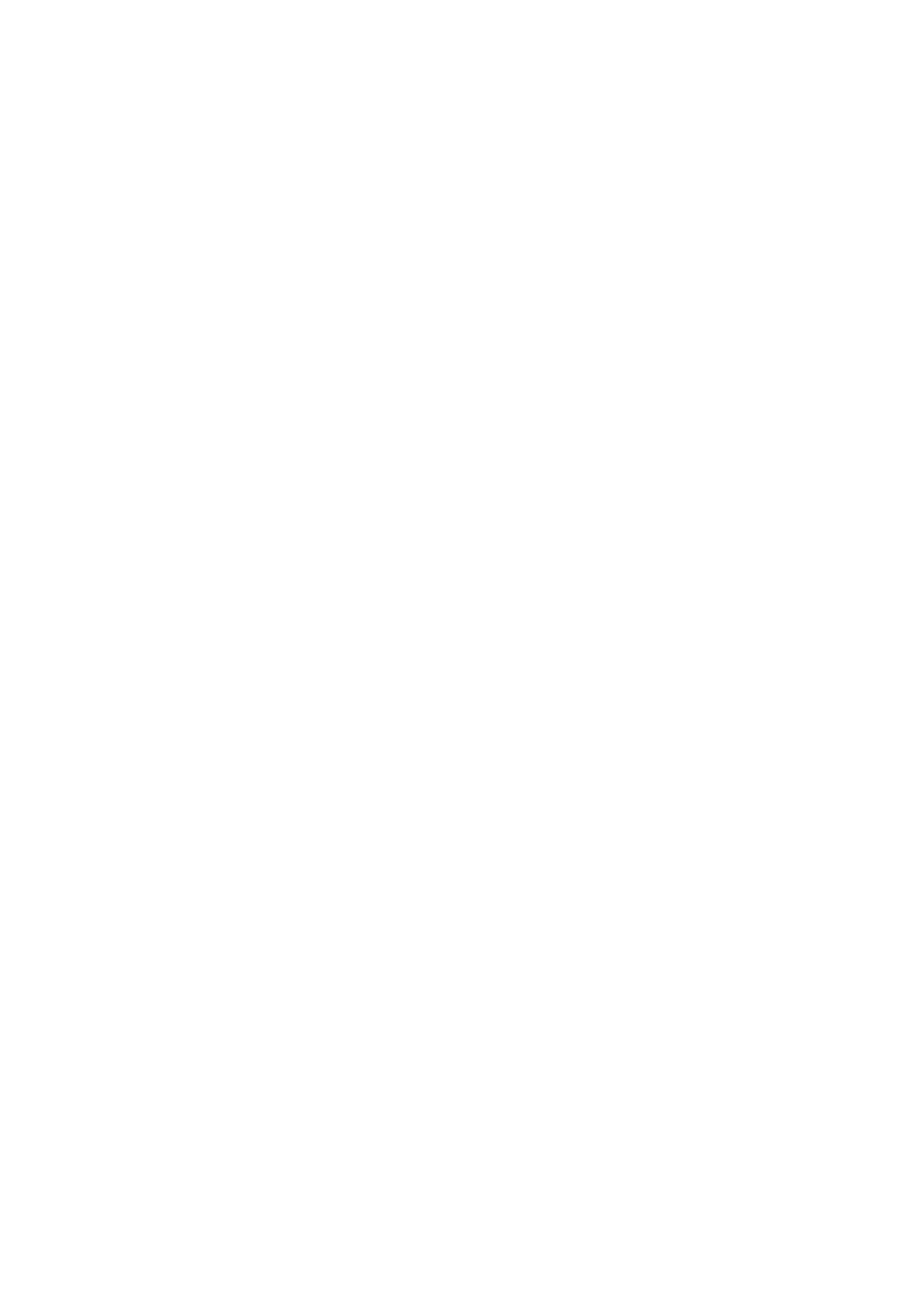

### for shaping and cutting C, S, Z slats (TPL v6)

The TPL rolling mills are designed for cutting C, S, Z and T slats. Basic material processed is and aluminium strap. The material is shaped when passing through the machine, then the holes are cut into it. A cutting tool which is developed for certain machine can make all types of holes. Finally, the strap is cut to the desired length and put into a storage magazine. The drive consists of one servo-motor. Unwinding the strap, unwinding the rubber (S65, S90, Z70, Z90, T90) and shifting the racks is done by asynchronous motors.

The rolling mills are served by a vibration bin with segments. This bin automatically supplies segments (hooks) that are infixed in the slats. Lines can be equipped with additional tools such as label manipulators or inkjet printers used for marking components, also various tools such as a tool for vibration sorting. However, such additional devices must be developed individually with regard to the specific component. Cutting is done by pneumatic cylinders.

### Characteristics

- Rapid production and precision,
- shaping the semi-finished product (aluminium slat) to the required shape,
- cutting the semi-finished product (aluminium slat) to the required lenght,
- **punching all the holes required.**
- for non-standard blind shapes (atypical products),
- quick and easy change of blind dimensions even during the machine operation,
- the technical support services Team Viewer for 1 year is included in the price if the machine is connected to the internet,
- automatic or manual adjustment of magazine racks,
- easy to change the speed of rolling,
- **possibility of marking components using labels or inkjet,**
- **possibility to connect to external SQL table (linking machines with information system),**
- camera system.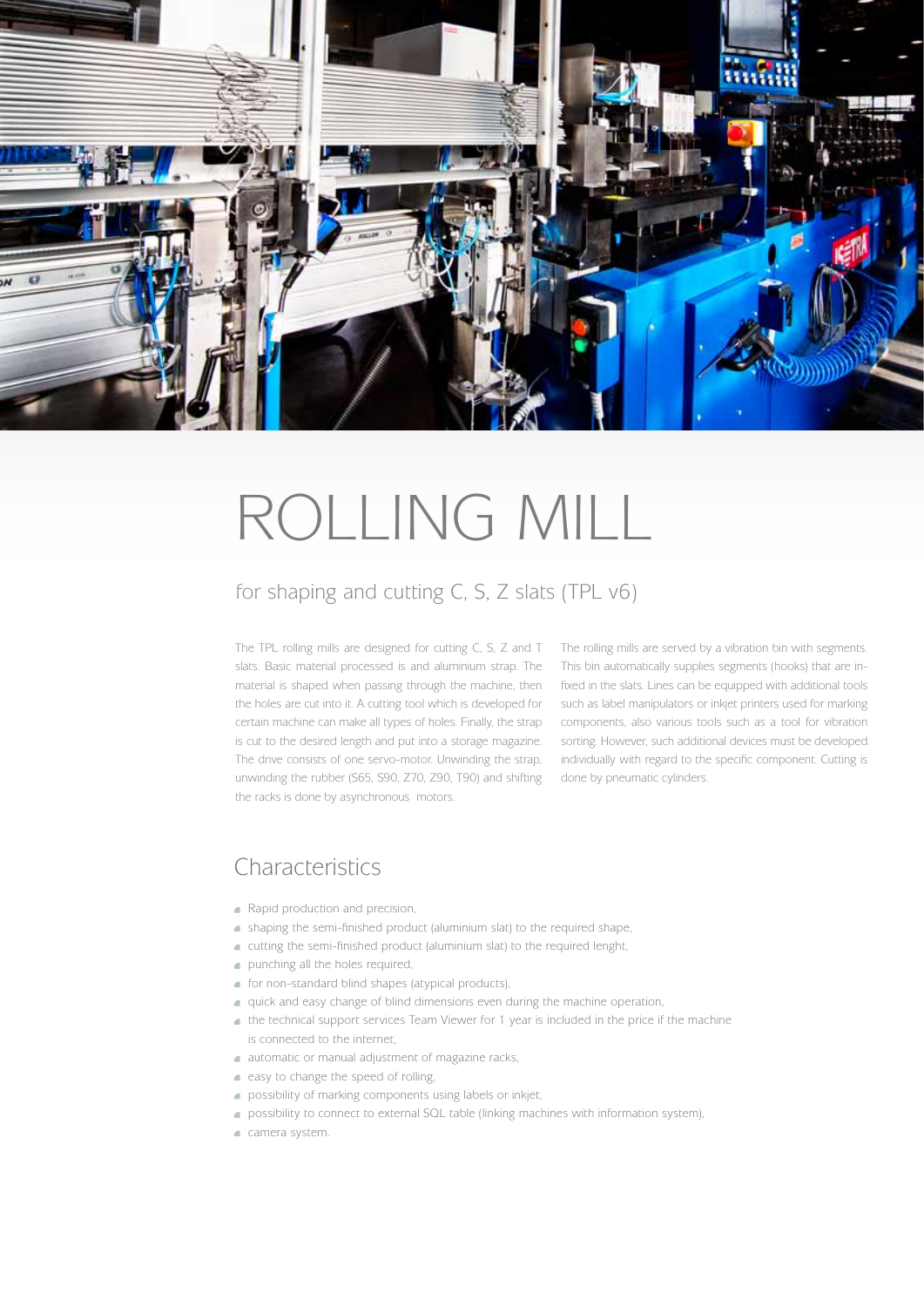for shaping and cutting slats C, C80 FLEXI

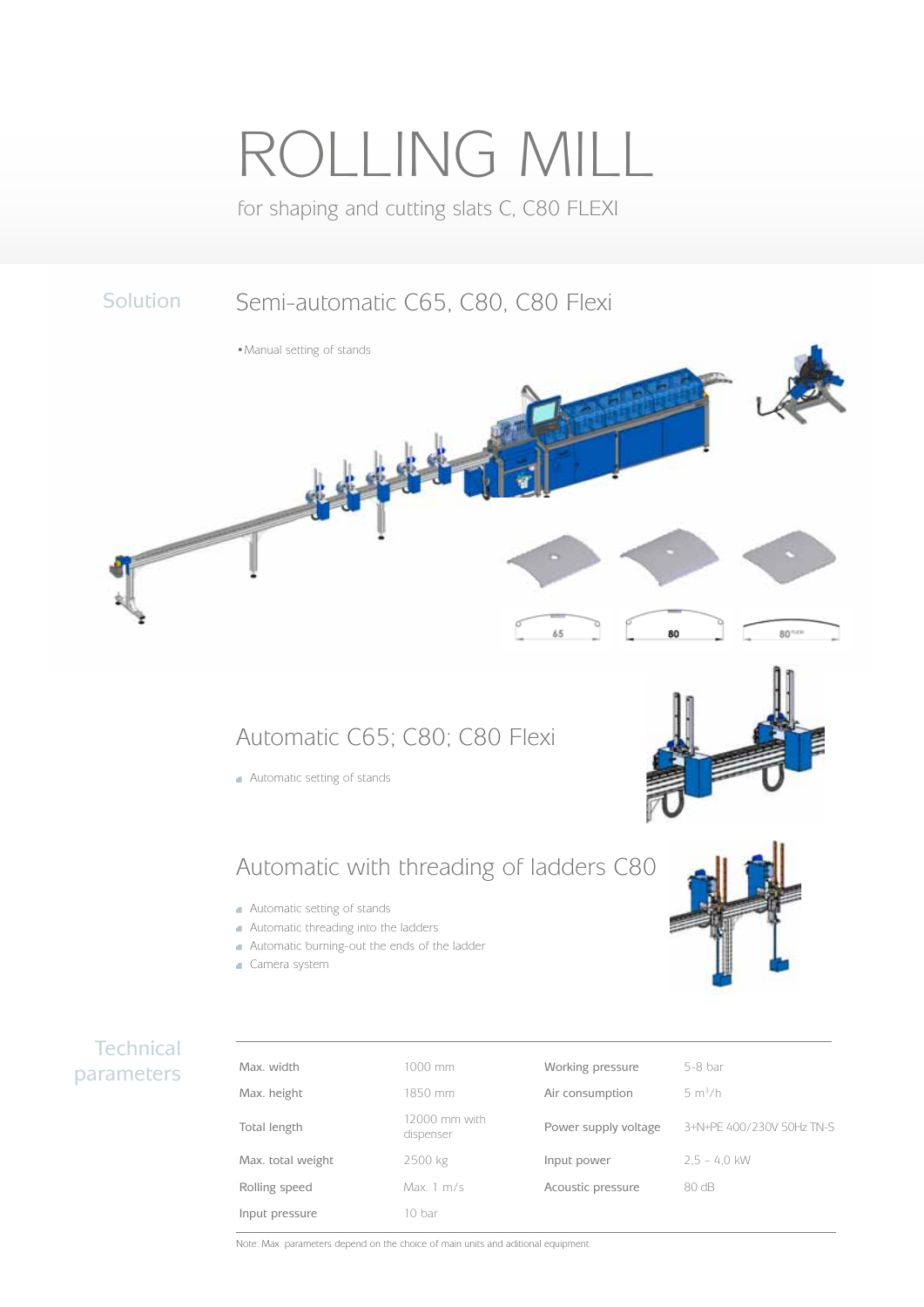for shaping and cutting slats S, Z

Solution Semi-automatic S65; S90; Z70; Z90 **•**Manual setting of stands

### Automatic S65; S90; Z70; Z90

Automatic setting of stands



#### **Technical** parameters

| Max. width        | 1000 mm                 | Working pressure     | $5-8$ bar                 |
|-------------------|-------------------------|----------------------|---------------------------|
| Max. height       | 1850 mm                 | Air consumption      | $5 \text{ m}^3/h$         |
| Total length      | 12000 mm with dispenser | Power supply voltage | 3+N+PE 400/230V 50Hz TN-S |
| Max. total weight | 2500 kg                 | Input power          | $2.5 - 4.0$ kW            |
| Rolling speed     | Max $1 \text{ m/s}$     | Acoustic pressure    | 80 dB                     |
| Vstupní tlak      | 10 bar                  |                      |                           |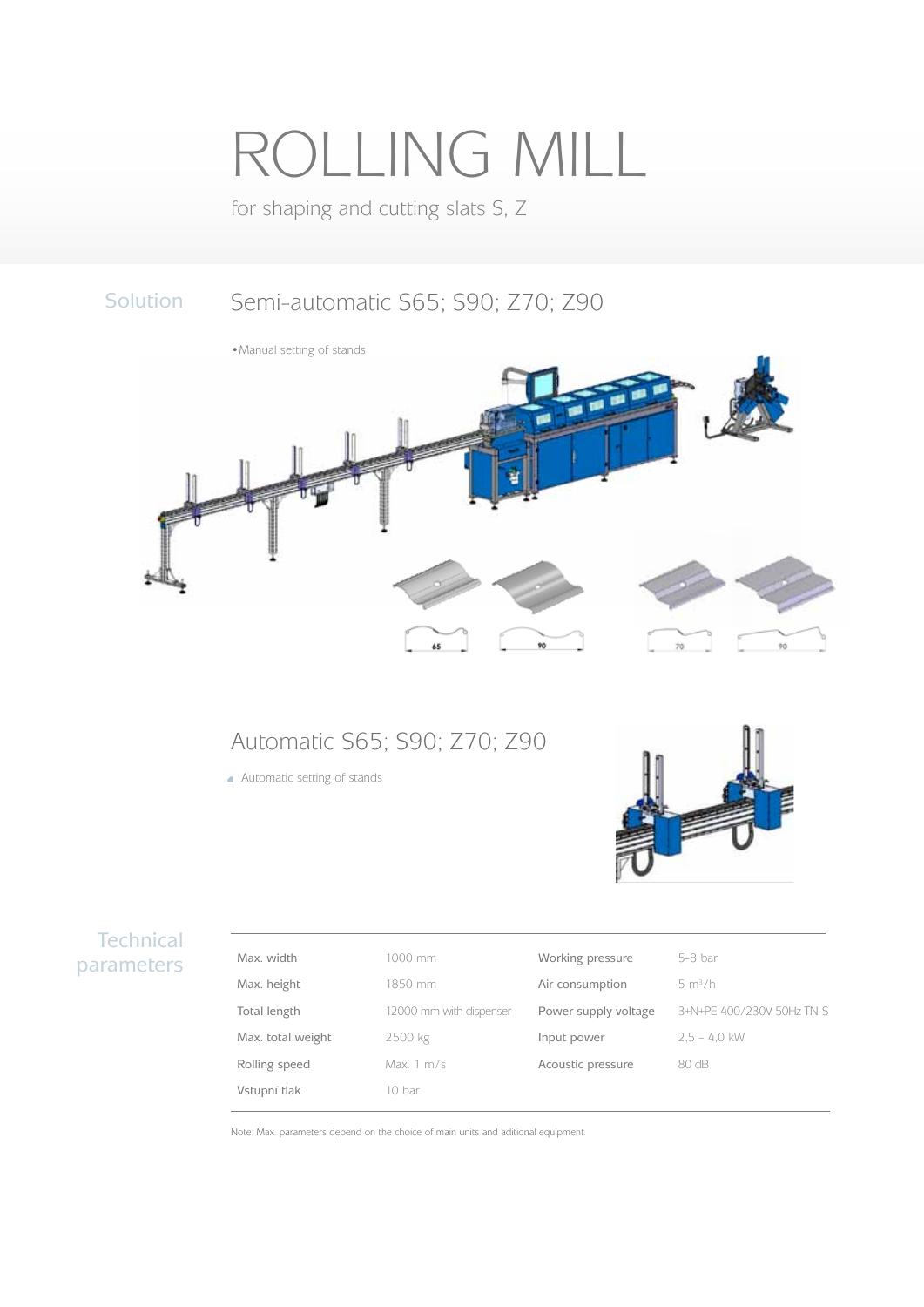for shaping and cutting slats

# Solution Semi-automatic **•**Manual setting of stands T80 T90 I98 C60 FLEXI C100 FLEXI

### Automatic

**Automatic setting of stands** 



### **Technical** parameters

| Max. width        | 1000 mm                 | Working pressure     | $5-8$ bar                 |
|-------------------|-------------------------|----------------------|---------------------------|
| Max. height       | 1850 mm                 | Air consumption      | $5 \text{ m}^3/h$         |
| Total length      | 12000 mm with dispenser | Power supply voltage | 3+N+PE 400/230V 50Hz TN-S |
| Max. total weight | 2500 kg                 | Input power          | $2.5 - 4.0$ kW            |
| Rolling speed     | Max. $1 \text{ m/s}$    | Acoustic pressure    | 80 dB                     |
| Input pressure    | 10 bar                  |                      |                           |
|                   |                         |                      |                           |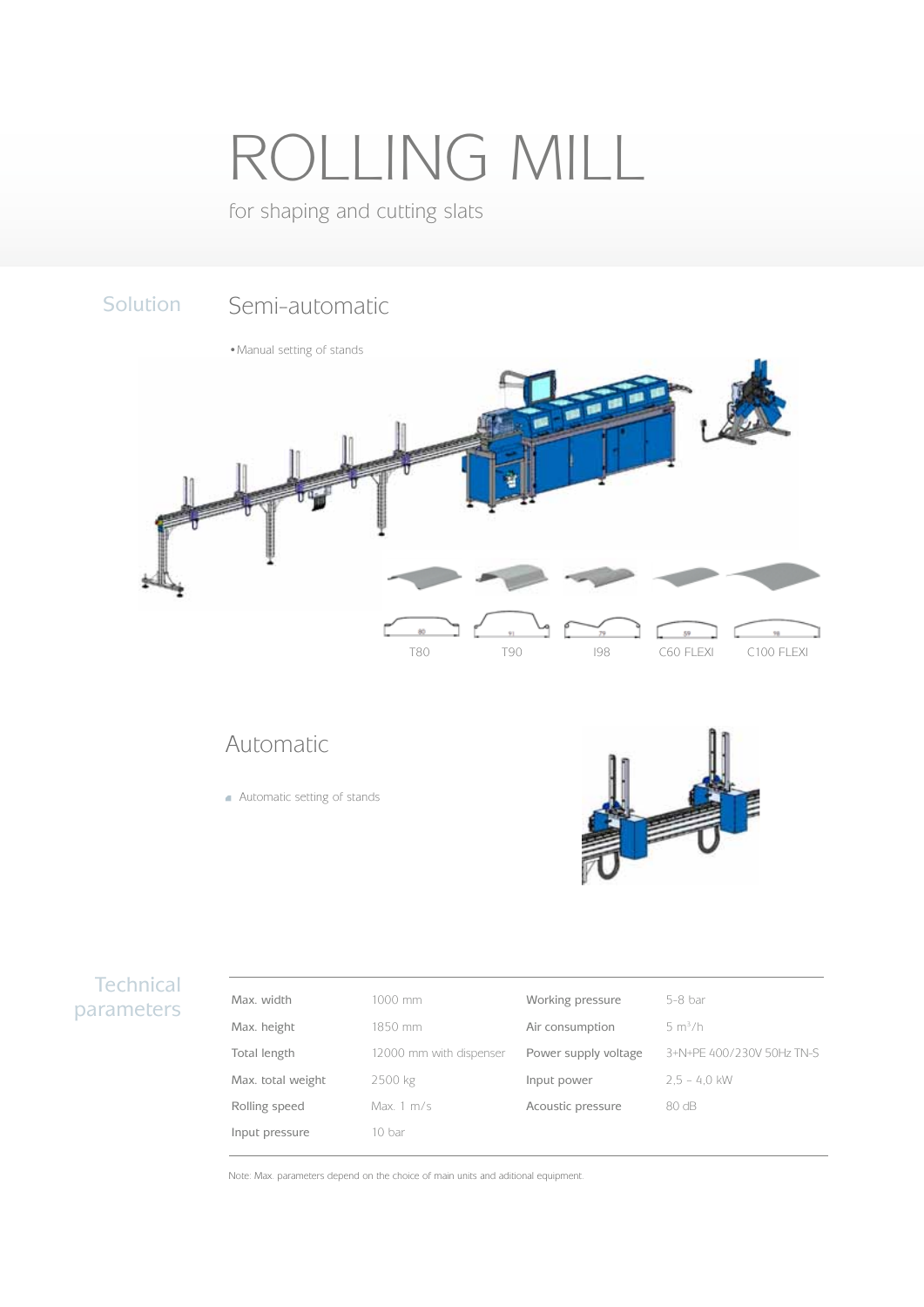## CUTTING MACHINE

for hand cutting slats C80 (MANUAL)

#### **Solution**



This universal pneumatic cutter is intended for making holes or cutting Al profiles. Basic material processed is an aluminium slat. Cutting is done through a mechanism controlled by a pneumatic cylinder.

#### Charakteristic

- Rapid production and accuracy,
- cutting the semi-finished product (aluminium slat) to the desired length,
- **punching all the holes,**
- for all the standard and non-standard slat shapes (atypical products),
- fast manual setting of dimensions,
- quick and easy change of slat dimensions.

### **Technical** parameters

| Max. width        | 600 mm  | Input pressure    | 10 bar              |
|-------------------|---------|-------------------|---------------------|
| Max. height       | 1300 mm | Working pressure  | 8 bar               |
| Total length      | 6500 mm | Air consumption   | 1 m <sup>3</sup> /h |
| Max. total weight | 150 kg  | Acoustic pressure | 80 dB               |
|                   |         |                   |                     |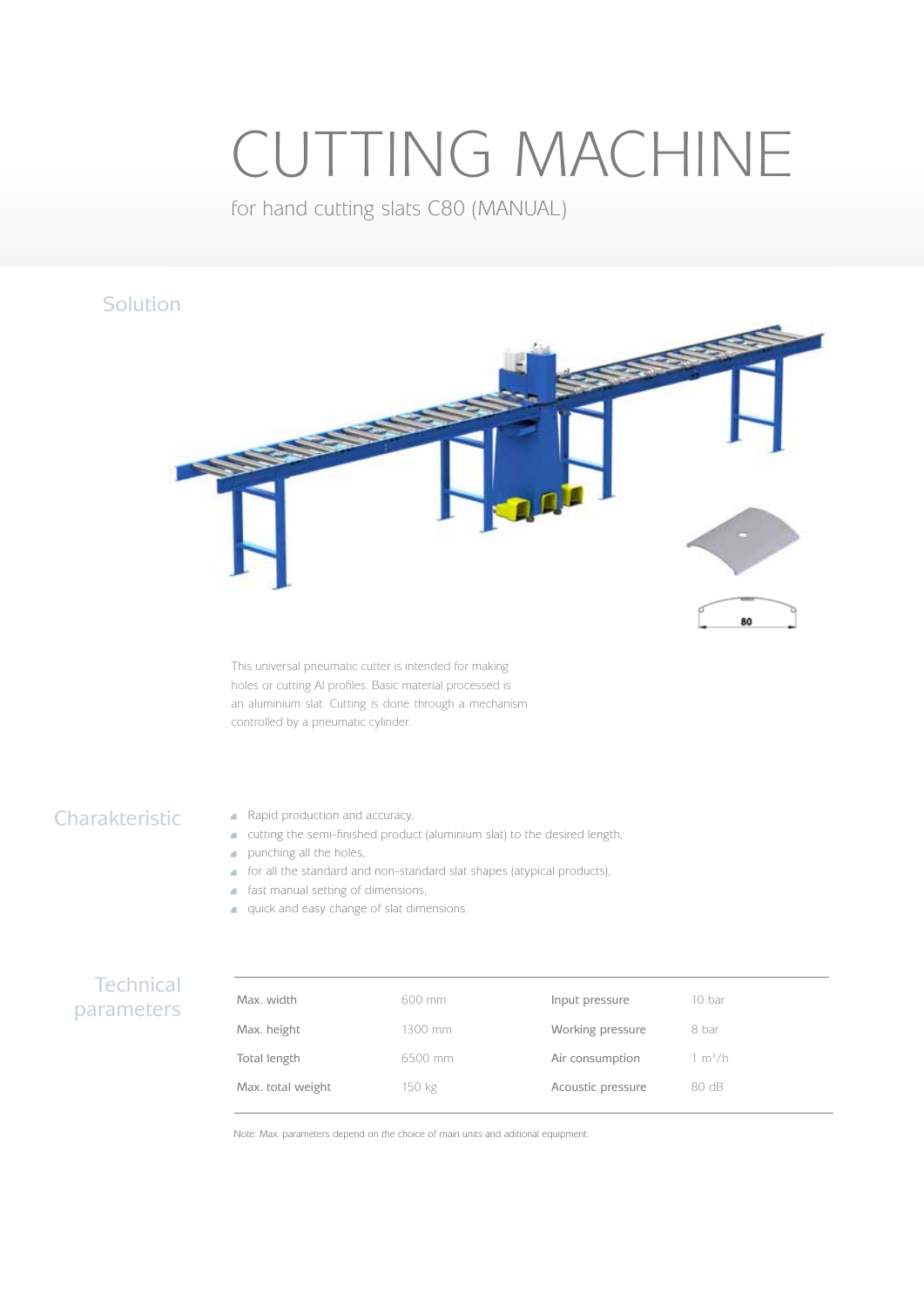### ACCESSORIES

### RACK FOR assembling and setting EXTERIOR BLINDS

It serves as a support for assembling and setting exterior blinds. Allows their handling - lifting and lowering with the control pedals.

| Max. width       | 1000 mm | Max. momentary load  | 120Nm       |
|------------------|---------|----------------------|-------------|
| Max. height      | 6000 mm | Power supply voltage | 240V        |
| Total arm length | 3000 mm | Input power          | 400 W       |
| Total weight     | 600 kg  | Noise level          | up to 60 dB |
| Max. tonnage     | 100 kg  |                      |             |

### CUTTING TOOLS

**Technical** parameters

> Slat perforation, manual cutting of profiles, replaceable cutting blocks for all types of machines.

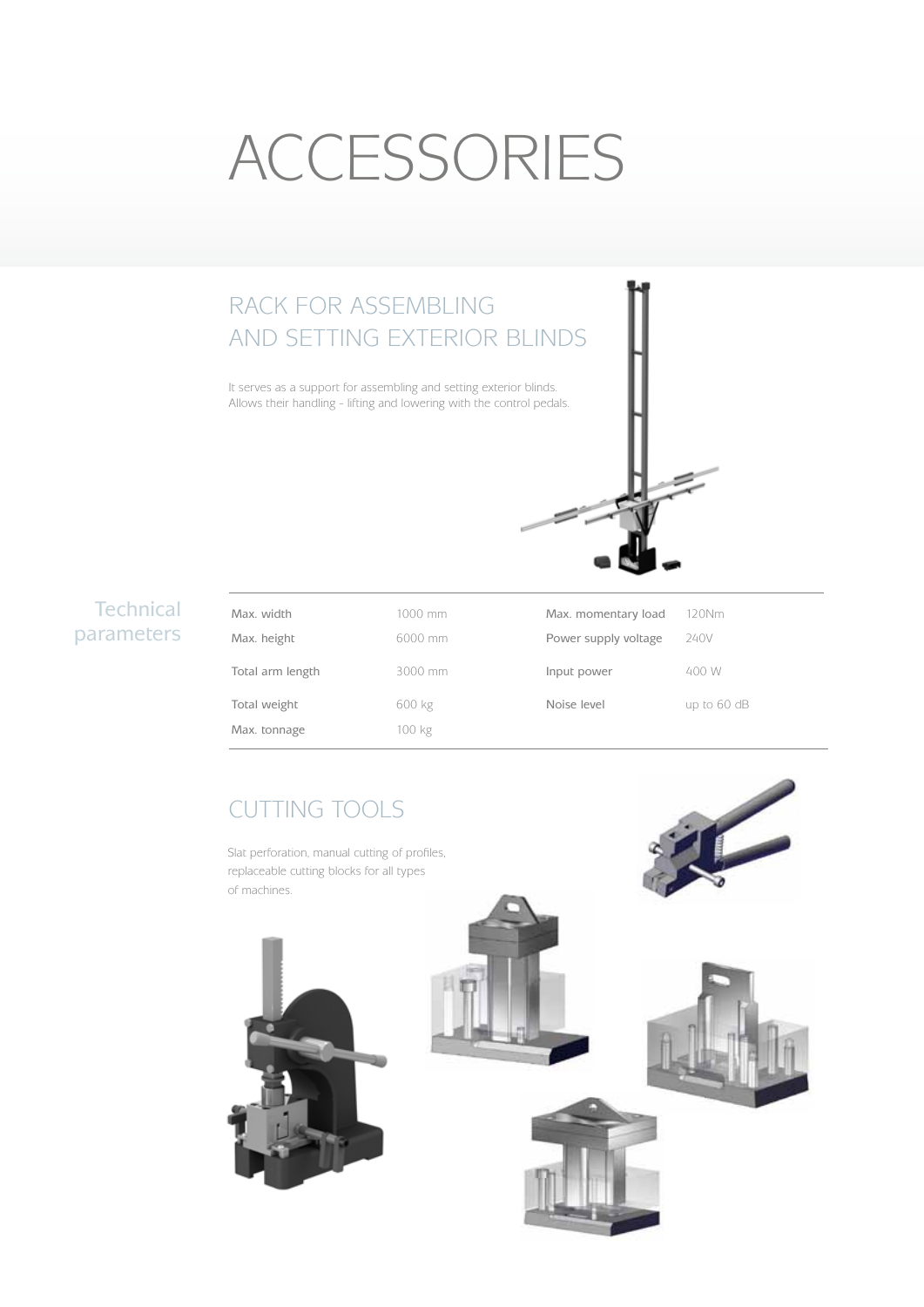



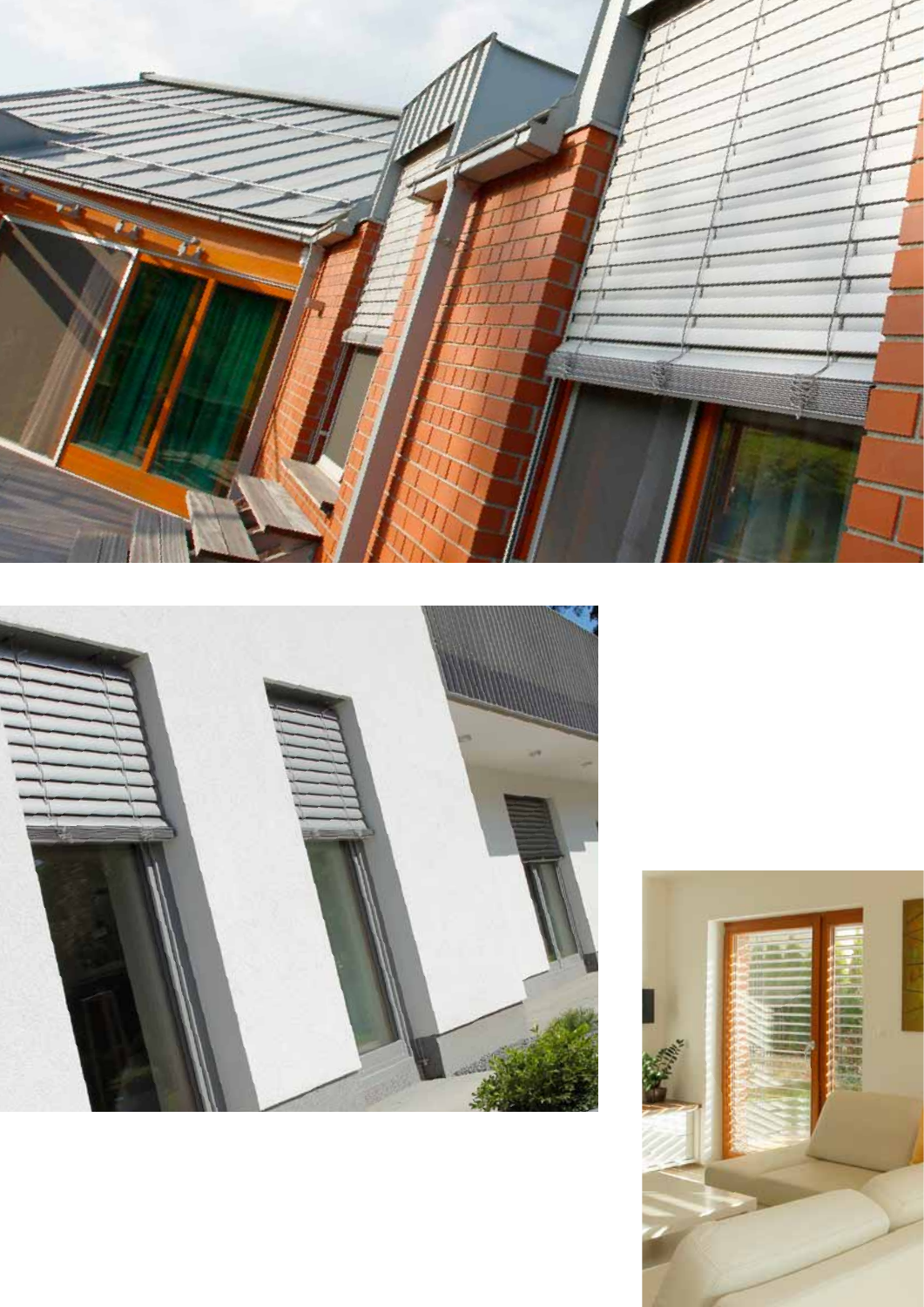